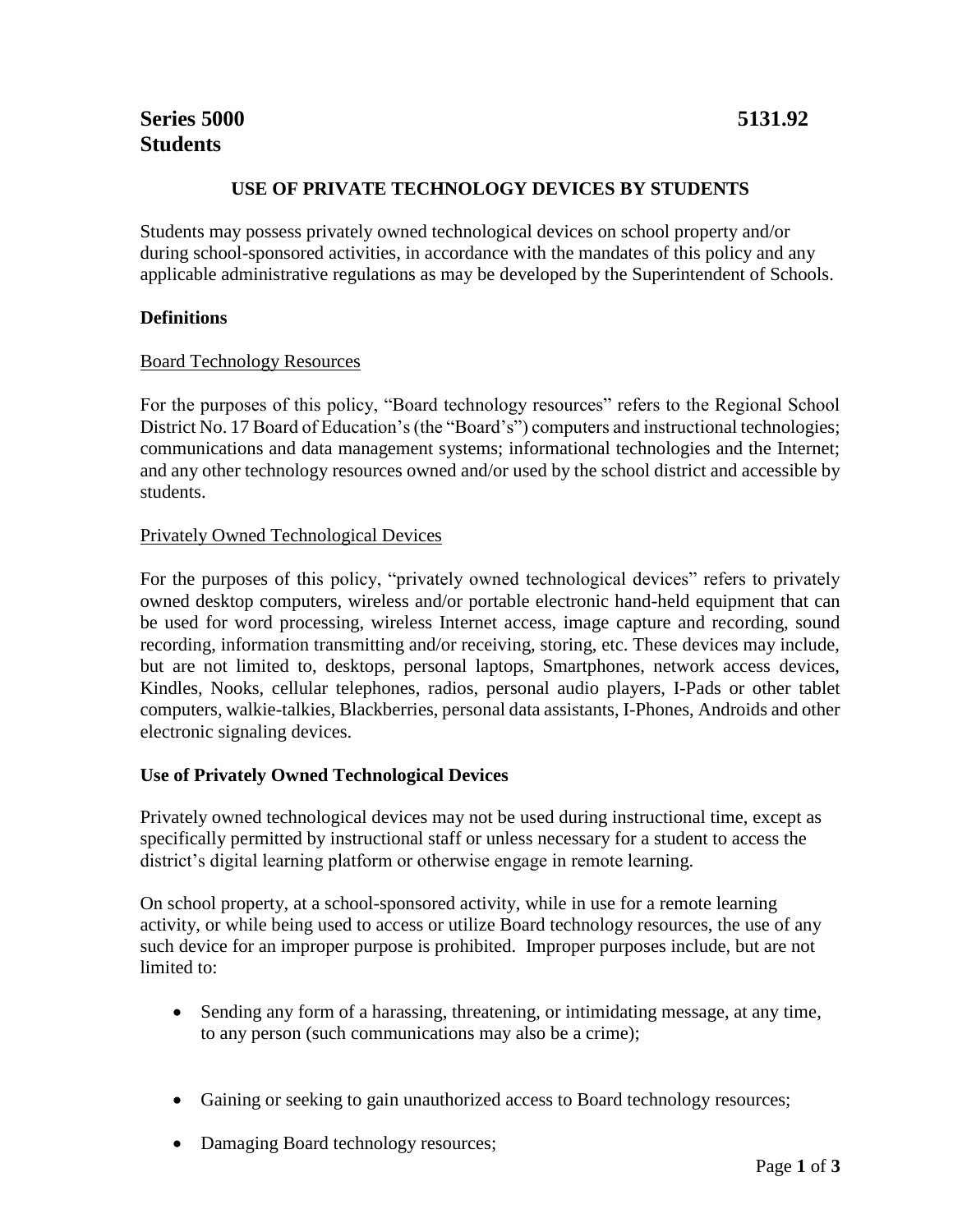- Accessing or attempting to access any material that is obscene, obscene as to minors, or contains pornography;
- Cyberbullying;
- Using such device to violate any school rule, including the unauthorized recording (photographic, video, or audio) of another individual without the permission of the individual or a school staff member; or
- Taking any action prohibited by any Federal or State law.

# **Search of Privately Owned Technological Devices**

A student's privately owned technological device may be searched if the device is on Board property or in a student's possession at a school-sponsored activity and if there are reasonable grounds for suspecting that the search will turn up evidence that the student has violated or is violating either the law or the rules of the school. Any such search shall be reasonably related to the objectives of the search and not excessively intrusive in light of the age and sex of the student and the nature of the infraction.

### **Responsibility for Privately Owned Technological Devices**

Students are responsible for the safety and use of their privately owned technological devices. If a privately owned technological device is stolen, lost, or damaged while the device is on school property or during a school-sponsored activity, a report should be made to the building principal, who will investigate the loss in a manner consistent with procedures for stolen or damaged personal property. Students and parents should be aware that the Board is not liable for any privately owned technological device that is stolen, lost, or damaged while at school or during a school-sponsored activity. For that reason, students are advised not to share or loan their privately owned technological devices with other students.

# **Disciplinary Action**

Misuse of the Board's technology resources and/or the use of privately owned technological devices to access or utilize the Board's technology resources in an inappropriate manner or the use of such devices in any manner inconsistent with this policy will not be tolerated and will result in disciplinary action. For students, a violation of this policy may result in loss of access privileges, a prohibition on the use and/or possession of privately owned technological devices on school property or at school-sponsored activities, and/or suspension or expulsion in accordance with the Board's policies related to student discipline.

Legal References:

Conn. Gen. Stat. § 10-233j

Conn. Gen. Stat. § 31-48d